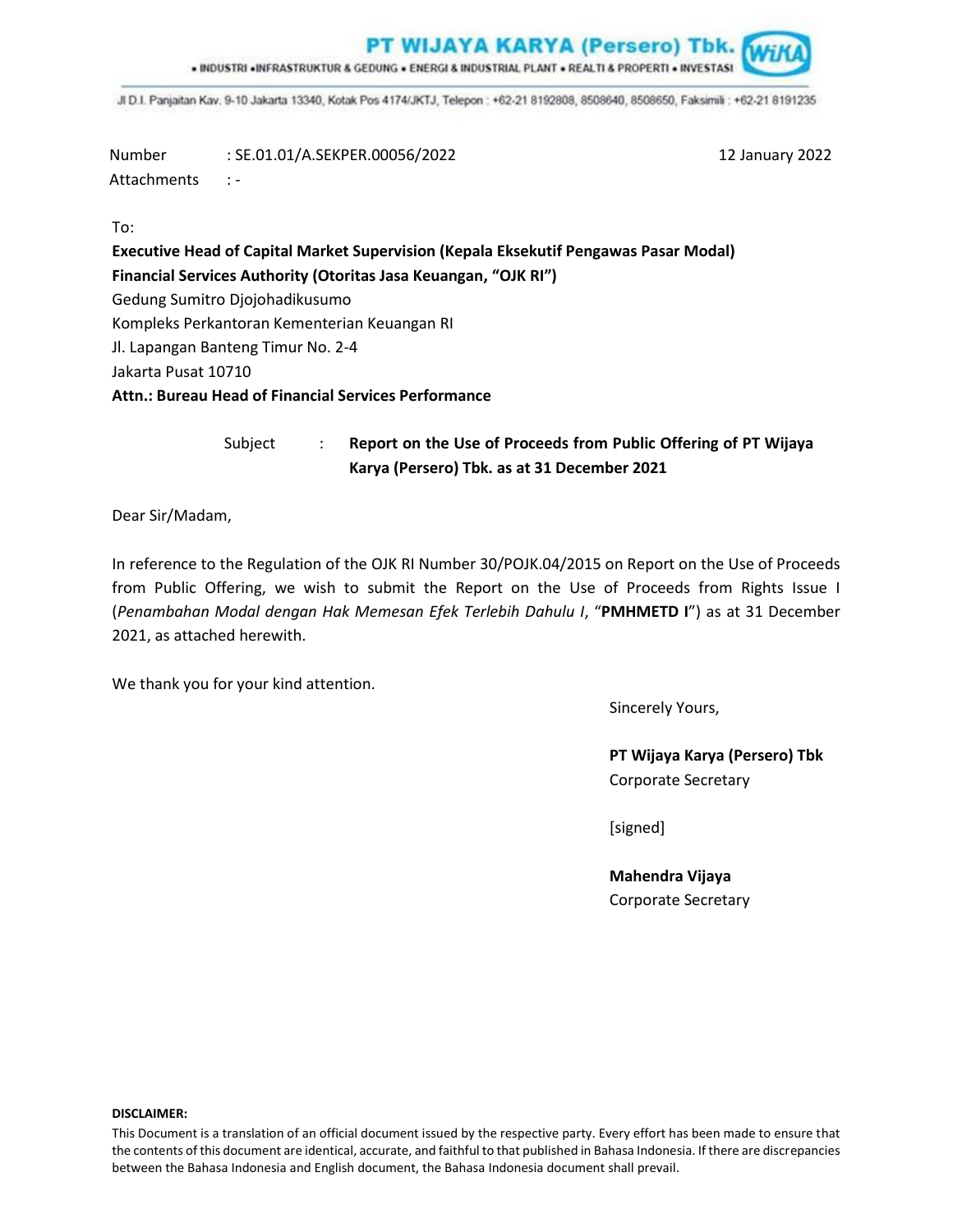### **REPORT ON THE USE OF PROCEEDS**

# **RIGHTS ISSUE FOR CAPITAL INCREASE WITH PRE-EMPTIVE RIGHTS I (***PENAMBAHAN MODAL DENGAN HAK MEMESAN EFEK TERLEBIH DAHULU I***, "PMHMETD I") As at 31 December 2021**

Attachment Number: X.K4.4-1

- Issuer Name : PT Wijaya Karya (Persero) Tbk.
- Scope of Business : construction industry, fabrication industry, leasing services, agency services, investment, agro-industry, energy, renewable energy and energy conversion industry, railway operations, port operations, airport operations, logistics, trade, engineering procurement construction, estate development and management, provision of services in capacity building in construction, information technology, services in engineering and planning
- Phone : (021) 8192808 / (021) 8508640
- Fax : (021) 85911969

| No | Type of<br><b>Public Offering</b>    | <b>Effective</b><br>Date | <b>Proceeds from Public Offering</b>                    |                                          |                     | Proposed Use of Proceeds in the<br><b>Prospectus and EGMS</b> |                        | <b>Actual Use of Proceeds</b> |                        | <b>Balance of</b>                              |
|----|--------------------------------------|--------------------------|---------------------------------------------------------|------------------------------------------|---------------------|---------------------------------------------------------------|------------------------|-------------------------------|------------------------|------------------------------------------------|
|    |                                      |                          | <b>Total Proceeds</b><br>from Public<br><b>Offering</b> | <b>Cost of Public</b><br><b>Offering</b> | <b>Net Proceeds</b> | Capital<br>Expenditure                                        | <b>Working Capital</b> | Capital<br><b>Expenditure</b> | <b>Working Capital</b> | <b>Proceeds from</b><br><b>Public Offering</b> |
|    |                                      |                          |                                                         |                                          |                     |                                                               | 8                      |                               | 10                     | 11                                             |
|    |                                      |                          |                                                         |                                          |                     |                                                               |                        |                               |                        |                                                |
|    | <b>PMHMETD I</b><br>(Rights Issue I) | 3 November<br>2016       | 6,149,183,490,960                                       | 41,004,522,564                           | 6,108,178,968,396   | 2,956,556,575,934                                             | 3,151,622,392,462      | 2,955,877,575,934             | 3,151,622,392,462      | 679,000,000                                    |
|    |                                      |                          |                                                         |                                          |                     |                                                               |                        |                               |                        |                                                |
|    |                                      |                          |                                                         |                                          |                     |                                                               |                        |                               |                        |                                                |

Jakarta, 7 January 2022

**PT Wijaya Karya (Persero) Tbk** Directors

[signed]

**Agung Budi Waskito** President Director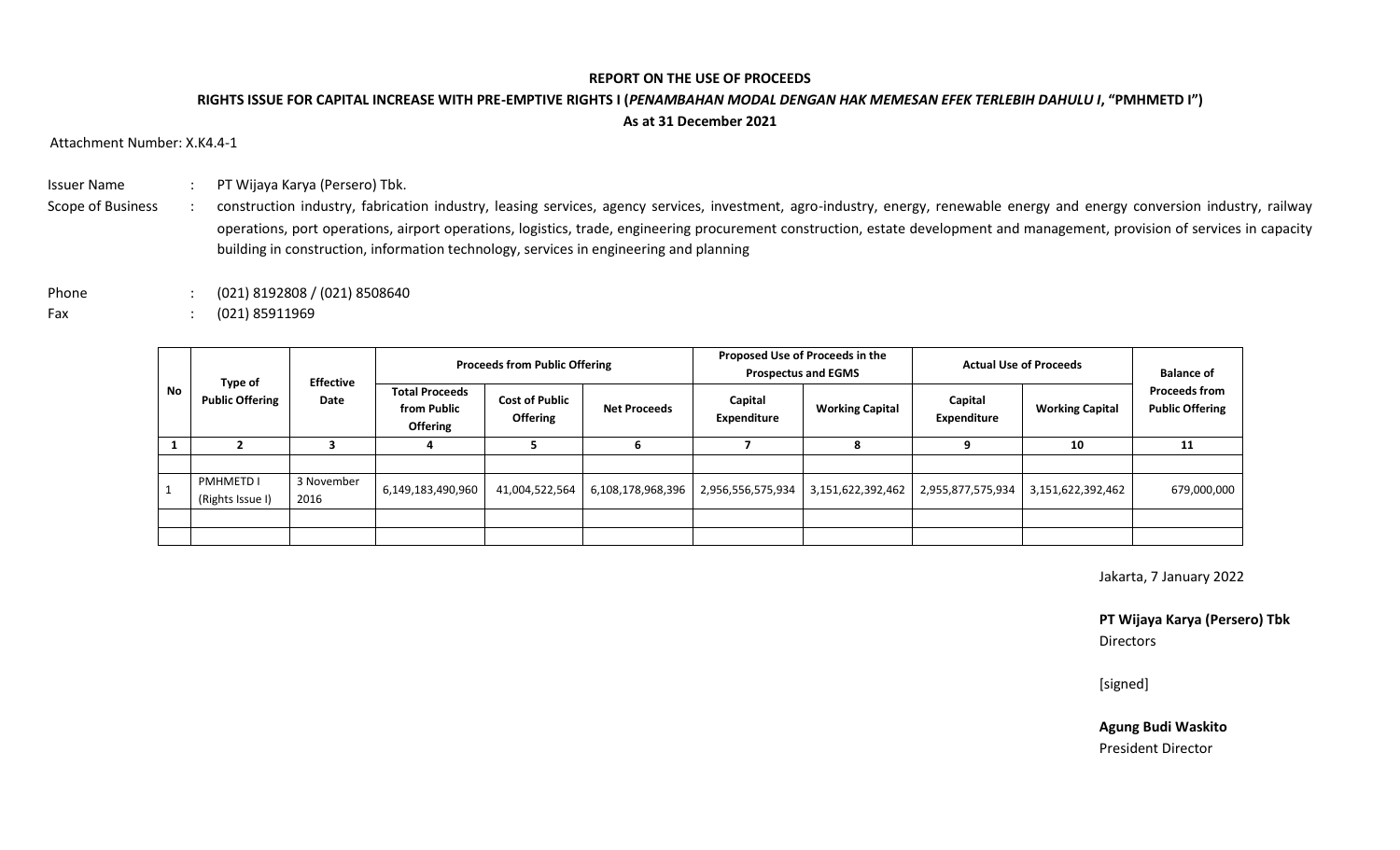## **Actual Use of Proceeds from the PMHMETD I as at 31 December 2021**

|                                       |                                                               |                                 |                               | ( <i>III Kupium</i> )      |
|---------------------------------------|---------------------------------------------------------------|---------------------------------|-------------------------------|----------------------------|
| No                                    | <b>Description</b>                                            | <b>Proposed Use of Proceeds</b> | <b>Actual Use of Proceeds</b> | <b>Balance of Proceeds</b> |
|                                       | Capital Expenditure                                           |                                 |                               |                            |
|                                       | Construction of Balikpapan-Samarinda Toll Road                | 548,000,000,000                 | 548,000,000,000               |                            |
|                                       | Construction of Manado-Bitung Toll Road                       | 273,000,000,000                 | 272,321,000,000               | 679,000,000                |
|                                       | Construction of Soreang-Pasir Koja Toll Road                  | 131,622,800,000                 | 131,622,800,000               |                            |
|                                       | Construction of Serang-Panimbang Toll Road                    | 1,279,175,520,000               | 1,279,175,520,000             |                            |
|                                       | Jatiluhur Water Distribution System                           | 402,000,000,000                 | 402,000,000,000               |                            |
|                                       | Toll Road, Port, Power Plant, and Estate Development Projects | 322,758,255,934                 | 322,758,255,934               |                            |
| <b>SUBTOTAL</b>                       |                                                               | 2,956,556,575,934               | 2,955,877,575,934             | 679,000,000                |
| $\overline{2}$                        | <b>Working Capital</b>                                        |                                 |                               |                            |
|                                       | <b>Business Development in Infrastructure</b>                 | 1,785,420,712,462               | 1,785,420,712,462             |                            |
|                                       | Construction of Kunciran-Cengkareng Toll Road                 | 1,366,201,680,000               | 1,366,201,680,000             |                            |
| <b>SUBTOTAL</b>                       |                                                               | 3,151,622,392,462               | 3,151,622,392,462             |                            |
| <b>TOTAL PROPOSED USE OF PROCEEDS</b> |                                                               | 6,108,178,968,396               | 6,107,499,968,396             | 679,000,000                |

(*in Rupiah*)